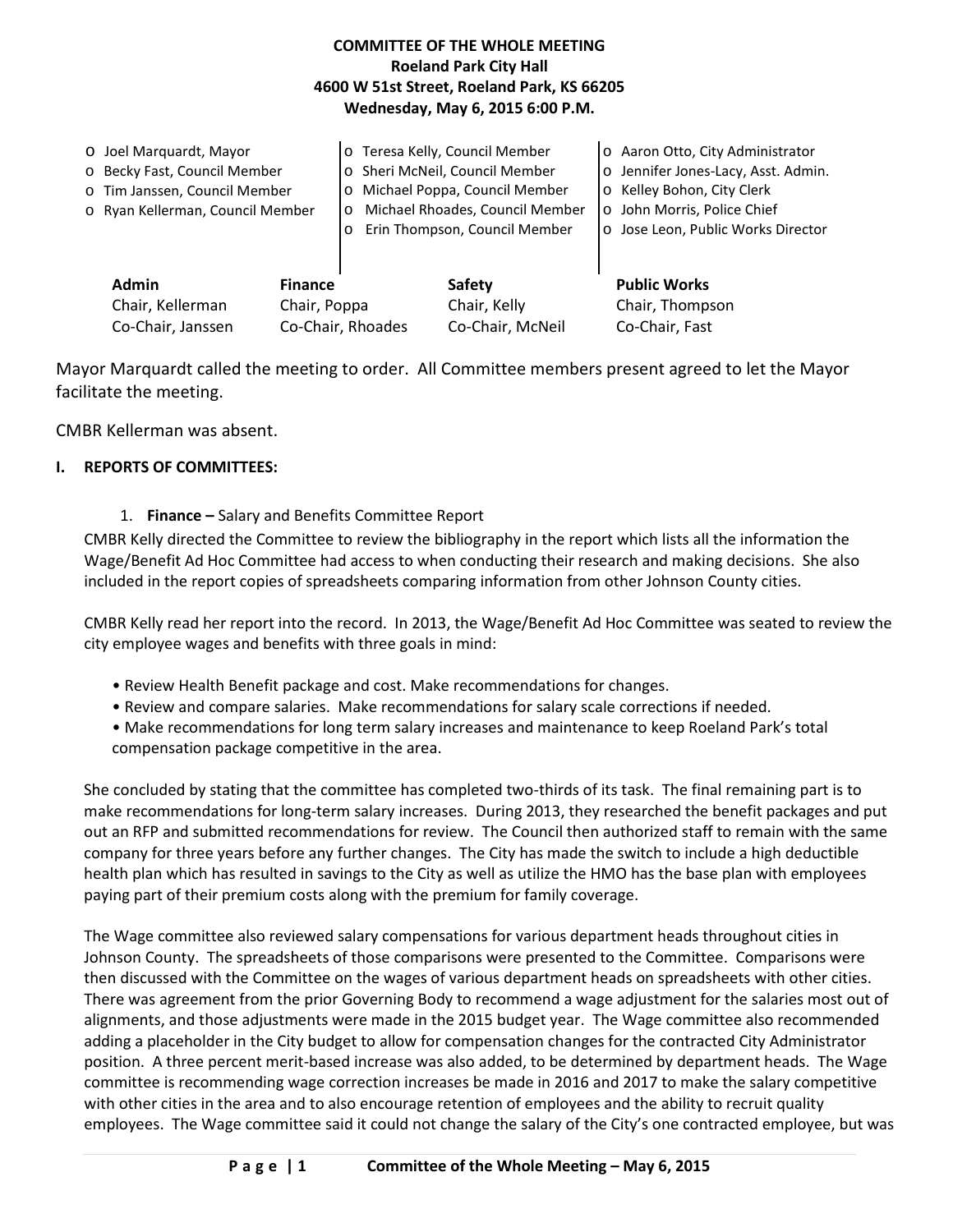to be part of the negotiation process. It is also important for the City to be able to hire and retain quality public safety officers and to be able to offer them a competitive salary.

CMBR Kelly concluded her presentation by thanking the staff, the Committee and former CMBR Gliniecki and Ms. Linda Fell.

CMBR Fast stated that after researching companies and reviewing plans the City chose to go with Midwest Public Risk (MPR), which she feels is a good plan. She added that they provide support with human resources issues, creating and updating the policy manual and also provide needed training.

City Administrator Otto detailed the review of salaries of City employees compared with other Johnson County cities. The spreadsheets reflect the current year pay increases. There was further discussion with the Committee on bringing salaries into alignment.

# *Public Comment*

*Linda Fell* - Mrs. Fell thanked CMBR Kelly and former CMBR Gliniecki for their input on the Wage committee. She offered comments regarding merit increases, salary compensation for City employees.

City Administrator Otto further clarified that the City Administrator does not receive a portion of the three percent merit increase of the staff.

CMBR Fast wanted to open discussions on how to stair step the merit increases into the budget to bring the Police Chief's salary more in line with his counterparts. City Administrator Otto said this will be a part of future budget discussions.

Mrs. Fell offered further comments regarding the pay structure for the City Administrator and budgeting merit increases for staff.

# 2. **Finance –** City Comparisons

City Administrator Otto reviewed the spreadsheets in the packet that compare Roeland Park with other Johnson County cities. He noted that the City's spending per person is on average. He then reviewed the City's mill rate when compared to other cities. He noted that the City would see approximately \$60,831 for every mill increase. He also directed the Committee to city staff sizes noting that Roeland Park works with a staff of 29, which equates to 4.25 staff members for every 1,000 residents. A graph representing where the City tax dollars go show a majority at 41.41 % goes to the Shawnee Mission School District with the City receiving 24.86%. The remaining tax dollars are allocated to the county, state, Johnson County Community College and Fire District #2.

3. **Finance –** Begin Department Level Review of Staff Prepared Budgets from Police, Court, Council, Employee Benefits, Public Works, Neighborhood Services, Administration

# 101 General Operating

5120 Streetlight Repair and Maintenance. City Administrator Otto noted this is a new item to reflect the City's street light purchase. Includes expenses for electricity, maintenance, locate services and the participation in Kansas One Call. Also of note are increases in 5201 Electric, Gas, Sewer and Water. 5208 Newsletter. This item has increased for 2015 as the Boulevard Apartments had not been receiving the letter. Adding the apartments has resulted in an increase of 411 new addresses.

5202 Telephone. CMBR McNeil inquired as to the increase, which Mr. Otto will research and report back to the Committee.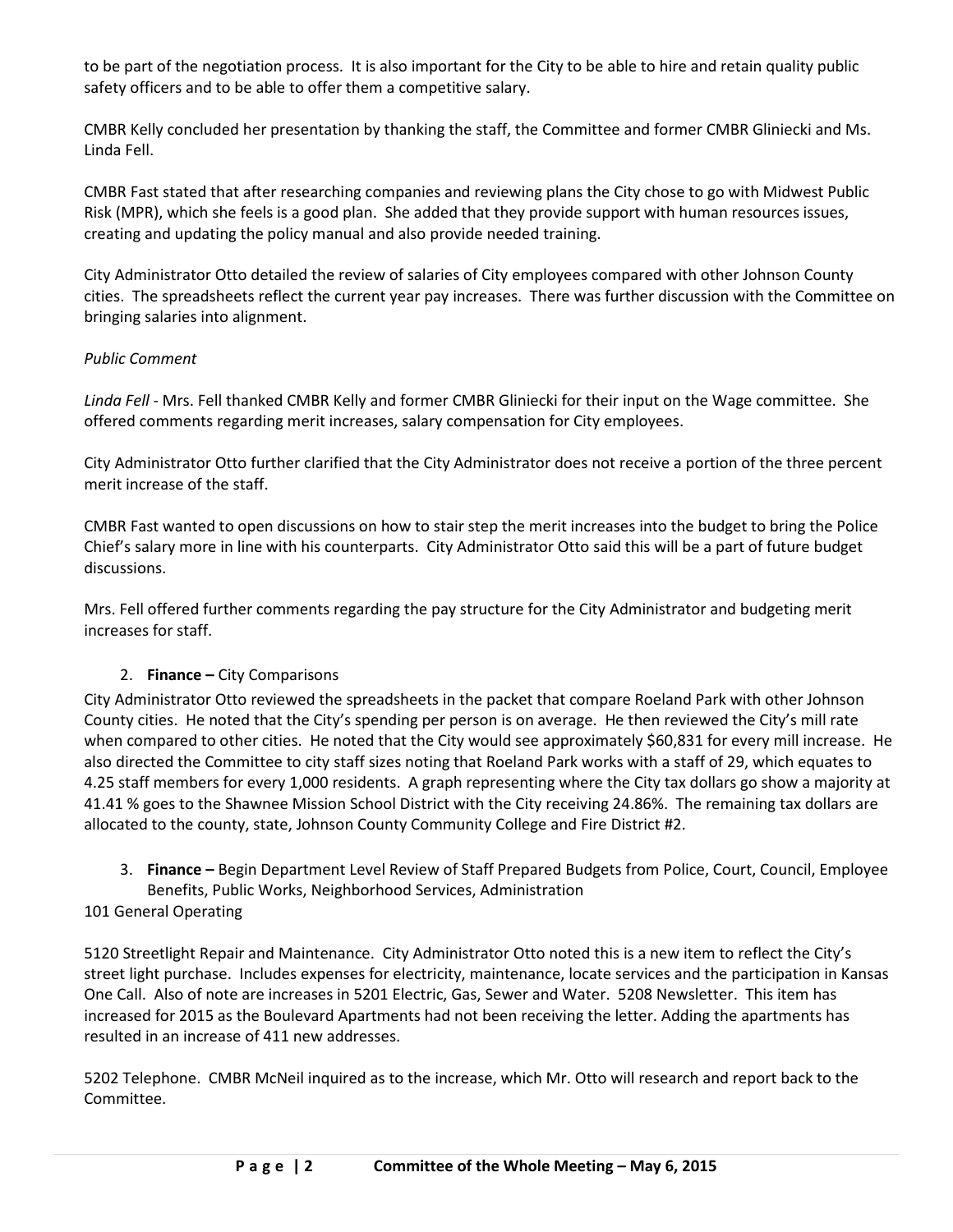5210 Maintenance and Repair Building. Mayor Marquardt questioned the lack of budgeted increase through 2018. City Administrator Otto stated the increase from 2014 to 2015 from \$3,000 to \$10,000 is for increased expenses at City Hall. This includes fees for monitoring/service calls for the heating and air conditioning unit which is \$2,500 annually, and will allow for future expenses to maintain the building.

5213 Audit Fees. Mr. Otto noted the fees for the City's audit have increased. He also added that any funds not spent in the General Fund will be rolled into the cash carry forward and can be spent the following year.

5421 Johnson County Home Repair. Mr. Otto said that 11 qualified homes are currently on the major repair list with the longest one being on the list for two years. The City judge is trying to encourage some to use the home repair program. Currently the City has budgeted to do one home a year, but Johnson County has grant funds that could allow for the addition of another home to be worked on in a year.

5516 Strategic Planning will be discussed in detail at next week's COW meeting.

5758 Pool Operations. City Administrator Otto noted the increased operations for the pool. A five percent increase has been added as the pool continues to age. The hope is these funds will not be needed, but is prudent to plan for considering past expenses.

CMBR Fast stated she would like to see the City prosecutor and City judge salaries return to the 2014 levels.

CMBR McNeil inquired of the TIF fund expenditures. Mr. Otto said this represents a line item that shows what the City anticipates not receiving into the General Fund and bond interest because the monies are held in the TIF district. This figure represents monies being retained at Bella Roe, the Roeland Park Shopping Center, McDonald's, Walgreens, the old pool site and the Boulevard Apartments.

# 101 GENERAL OPERATING

5818 Transfer to Bond and Interest Fund. This line item is for streetlight bond payments, payments previously made to Kansas City Power & Light for pole rental.

# 102 POLICE

Police Chief Morris presented his department's proposed budget to the Committee. He noted an increase in parttime projected salaries to increase to \$15,000 in 2017 and 2018. His goal is to hire more part-time officers to help bring down the overtime costs of the full-time officers. There has been an increase in travel and training expenses, but the medical expense and drug testing on new hires has been reduced. The tornado sirens have recently been serviced and repaired. This expense has been added into the budget and the recommended service will be every three years. The sirens will be put on a routine maintenance inspection semi-annually. The department's laundry service has increased since there is now a full staff. There is a hope to be able to bring down the maintenance cost on vehicles with the new service contract. Clothing and uniforms have increased as the new vests that were purchased were \$800 apiece. The federal government does reimburse the department 50 percent, but payment is usually made in the next budget cycle. They just received reimbursement in March for the vests budgeted in 2014. Chief Morris would like for his officers to have dress uniforms. The total cost for this will be \$3,600. Otherwise uniforms are replaced on an as needed basis. It was also noted that ammunition costs have increased. Community Policing has been added back into the budget with \$1,000 annually. This covers expenses for events such as the National Night Out. The budget will also allow for the purchase of extra Neighborhood Watch signs, stickers, and anything needed for the community. Chief Morris noted that many things are donated for the events it puts on and that US Bank has given a \$150 donation for the upcoming National Night Out event.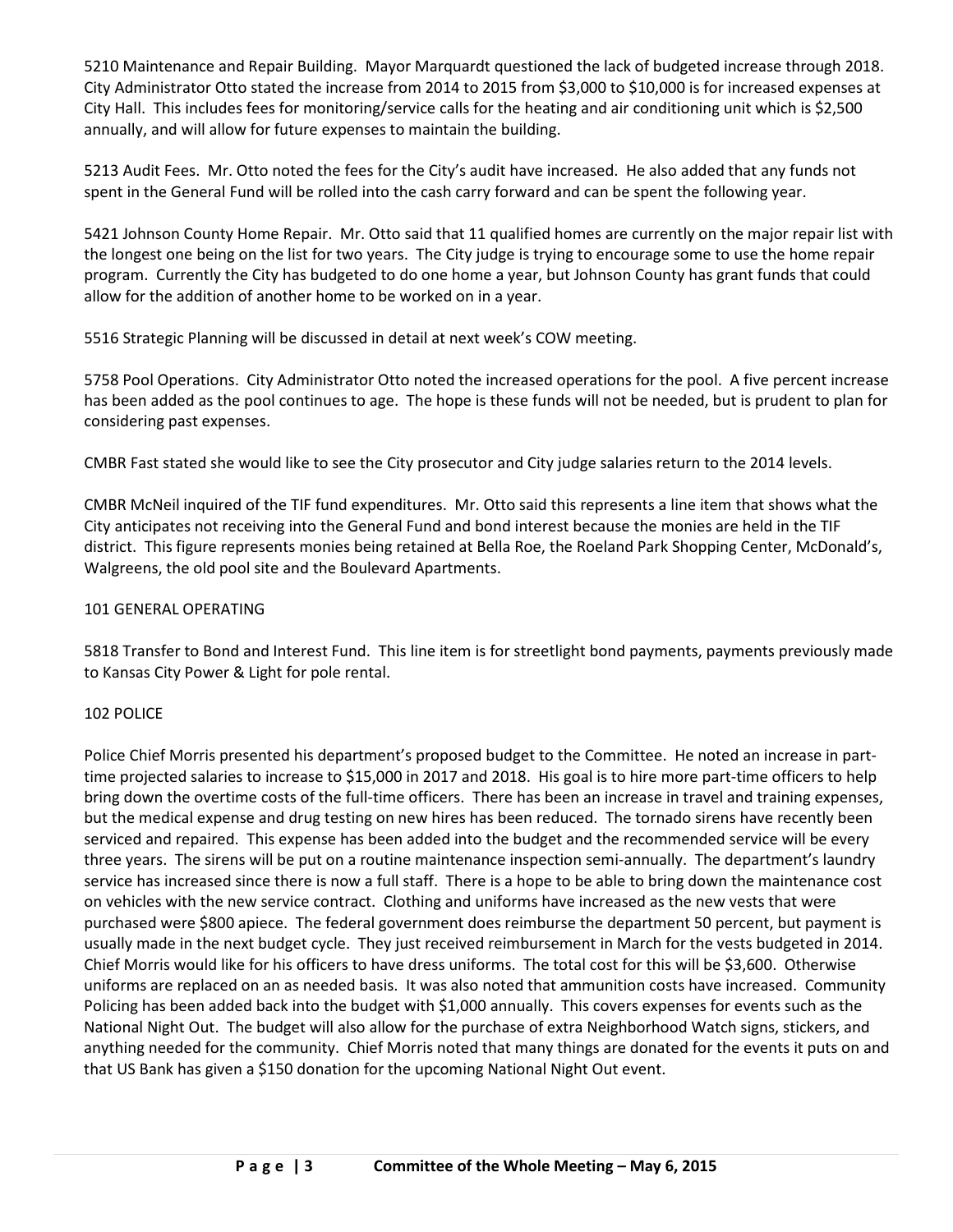There was discussion of seized monies by the department. It was stated that these are put in a separate fund that cannot be utilized until the case has been disposed. After the judge issues an order, the funds must be used strictly for police equipment.

City Administrator Otto added that in 5101 Salaries - Regular, monies have been added for a deputy police chief position. June budget discussions will be whether to hire a deputy chief or to wait another year.

Mayor Marquardt suggested Committee members submit their suggestions for discussion to Committee chairs so that department heads can be notified and be able to prepare and be present for the meeting.

Chief Morris discussed his department's overtime. He noted that they provide security for Mission Bank when it opens and the bank reimburses the department. STEP program participation is reimbursed by the state and the Community Center reimburses the department when they provide security at events where they serve alcohol.

## DEPARTMENT 103 COURT

City Administrator Otto stated that with the implementation of DigiTicket, it will eliminate the entry of citations by the court clerk.

5209 Professional Services. It was noted that the court-appointed attorneys are paid a flat fee of \$150 per court appearance. It is the responsibility for the City to pay for transportation and housing costs of any persons in custody by the City.

5405 Dues Subscriptions & Books. CMBR McNeil spotted a typo in the 2016 Forecast. An extra 1 should be added changing the amount from \$61 to \$611.

5108 Salaries - Judge & 5109 - Salaries Prosecutor. Mr. Otto reminded everyone of the 15 percent salary reduction in 2011, along with the Governing Body, the Mayor and Council. These would be increased \$1,836 for the judge and \$1,530 for the City prosecutor.

CMBR Fast inquired if there was a budget item for any complaints under the anti-discrimination ordinance. City Administrator Otto said this was intended to bea net-neutral item. If the parties choose mediation, they agree in advance on splitting the cost. If the matter goes to hearing officer, the officer can assess the charges to either party. Before the process begins the intake form explains to the parties involved the fees for mediation and the potential consequences that would come from a hearing officer.

### 104 NEIGHBORHOOD SERVICES

5101 Salaries - Regular. It was noted that a three percent increase for salaries in 2018 was added and the new amount should be \$114,000.

5825 Transfer to Equipment Fund. This is a budgeted amount to purchase a new vehicle for the City's Building Inspector. His current vehicle will be ten-plus years at that point. The intention will be to sell the vehicle or add to replace a vehical in Public Works.

### 105 ADMINISTRATION

5101 Salaries - Regular. There is a three percent increase for salaries in 2018 bringing it to \$260,000.

5503 Office Equipment. This is a separate item to identify computer purchases.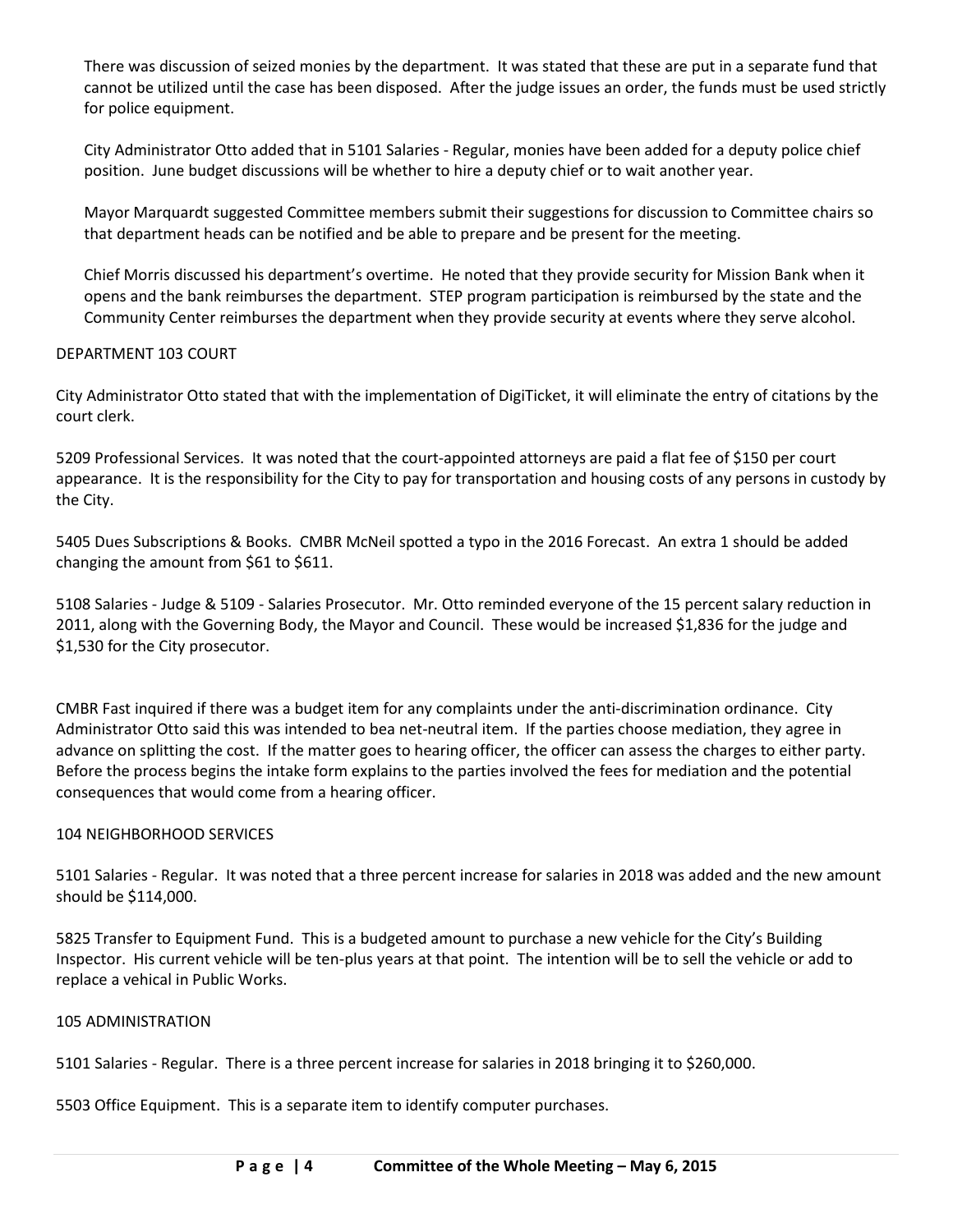#### 107 EMPLOYEE BENEFITS

5126 Health Insurance. Mr. Otto noted that premiums are budgeted to increase 7.5 percent annually. Future projections are about a 3.2 percent increase for next year. In 2017, the City will spend roughly \$6,000 more in healthcare than in 2009.

#### 108 CITY COUNCIL

5103 Salaries - Elected Officials. In 2010, the Governing Body decided on a 15 percent reduction in salary for 2011. The cost will be \$7,038 to restore salaries to their 2010 level.

5206 Travel Expense & Training. This item was increased by \$1,700 as the City-paid life insurance policy on the management team was defunded.

#### 115 SOLID WASTE

City Administrator Otto said this is a new fund to segregate this item. It includes items for the leaf program and the solid waste cost to Town & Country. The carry forward figures represent monies that were collected for this purpose and will be spent as such.

#### *Public Comment*

Linda Fell: Ms. Fell inquired whether the reserves were in the General Fund. She also inquired of Chief Morris' line item of \$45,000 on fuel.

CMBR Fast stated she would like a future discussion to review training accounts.

City Administrator Otto recapped for future discussion:

- •Tree trimming and tree removal in right-of-way.
- Setting aside funding for in-kind contributions for 5K's or community events, or take out of Public Works and Police accounts for overtime.
- •Looking at target increase for the most out of line market salaries.
- •Deputy Chief, to fund, not fund, or hybrid.
- •Judge and prosecutor salaries.
- •Asking judge about mediation models
- •Council training
- •Home program
- •Strategic Planning
- •TIF fund possibilities, TDD & CID discussion

Schedule:

#### Monday, May 11

- •Admin and Finance
- •Presentation from the Bike and Pedestrian Challenge
- •City Administrator selection process and councilmember involvement at different stages.
- •Draft for naming policy for City properties.
- •Potential discussion for an interim administrator
- •Committee members interested in announcing their desire to be Council President

Tuesday, May 12 - Strategic Planning with possible budget items.